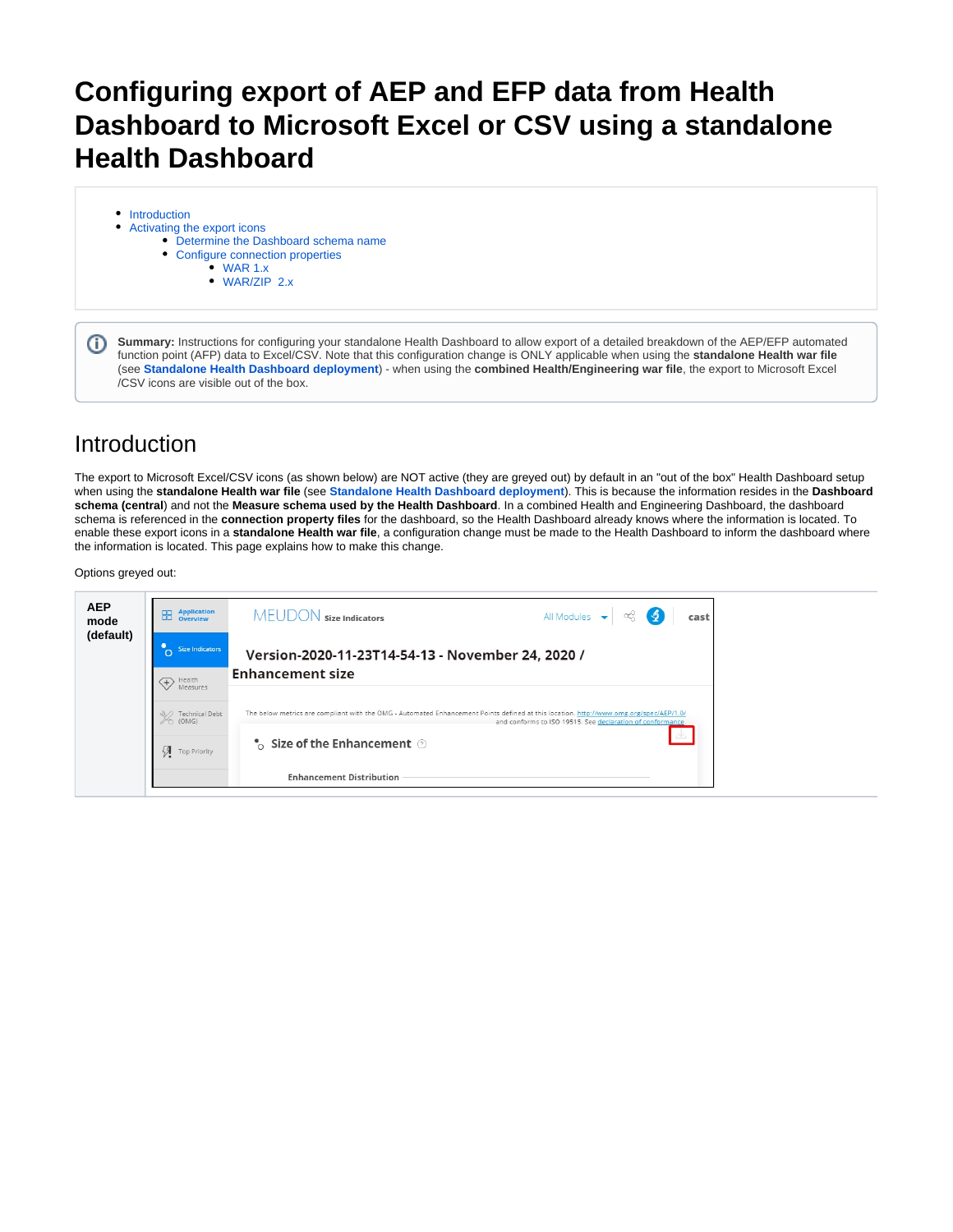| <b>EFP</b><br>mode | <b>Application</b><br><b>Burnal</b> Overview                   | <b>SEVRES</b> size Indicators                                                | All Modules $\rightarrow$                                                         |  |
|--------------------|----------------------------------------------------------------|------------------------------------------------------------------------------|-----------------------------------------------------------------------------------|--|
| (legacy)           | ိဂ<br><b>Size Indicators</b><br>$\bigoplus$ Health<br>Measures | Version-2020-11-24T14-59-44 - November 24, 2020 /<br><b>Enhancement size</b> |                                                                                   |  |
|                    | री√े Technical Debt<br>OMG)                                    | <b>Current snapshot EFP details</b>                                          | Export results                                                                    |  |
|                    | Ą<br>Top Priority                                              | <b>Added EFP</b><br>100.0%<br>87 added                                       | <b>Modified EFP</b><br>0.0%<br>0 modified                                         |  |
|                    | <b>Application</b><br>噐<br>Overview                            | <b>SEVRES</b> size Indicators                                                | All Modules $\leftarrow$ $\leftarrow$ $\leftarrow$ $\leftarrow$ $\leftarrow$ cast |  |
|                    | Size Indicators<br>$\Leftrightarrow$ Health<br>Measures        | Version-2020-11-24T14-59-44 - November 24, 2020 /<br><b>Functional size</b>  |                                                                                   |  |
|                    | X Technical Debt                                               | <b>Function Points Information</b>                                           |                                                                                   |  |
|                    |                                                                | NAME $\Diamond$                                                              | VALUE $\circ$                                                                     |  |
|                    | $\mathcal{G}$ Top Priority                                     | <b>Backfired Function Points</b>                                             | 54                                                                                |  |
|                    |                                                                | OMG-Compliant Automated Function Points                                      | 87                                                                                |  |
|                    |                                                                | Unadjusted Data Functions                                                    | 67                                                                                |  |
|                    |                                                                | Unadjusted Transactional Functions                                           | 20                                                                                |  |

# <span id="page-1-0"></span>Activating the export icons

To enable the icons when using the **standalone Health war file** a CAST Administrator needs to make a configuration change as follows:

## <span id="page-1-1"></span>Determine the Dashboard schema name

First determine which **Dashboard schema** the snapshot containing the relevant Application has been generated in. You can do so by first looking at the **Ap plication** and **Snapshot** name in the Health Dashboard:



Open **AIP Console** and browse to the **[Admin Center](https://doc.castsoftware.com/display/AIPCONSOLE/Administration+Center)** (a user with the ADMIN role is required). Ensure you have selected the **[Applications tab](https://doc.castsoftware.com/display/AIPCONSOLE/Administration+Center+-+Applications)**, find your Application in the list and then click the hamburger options menu: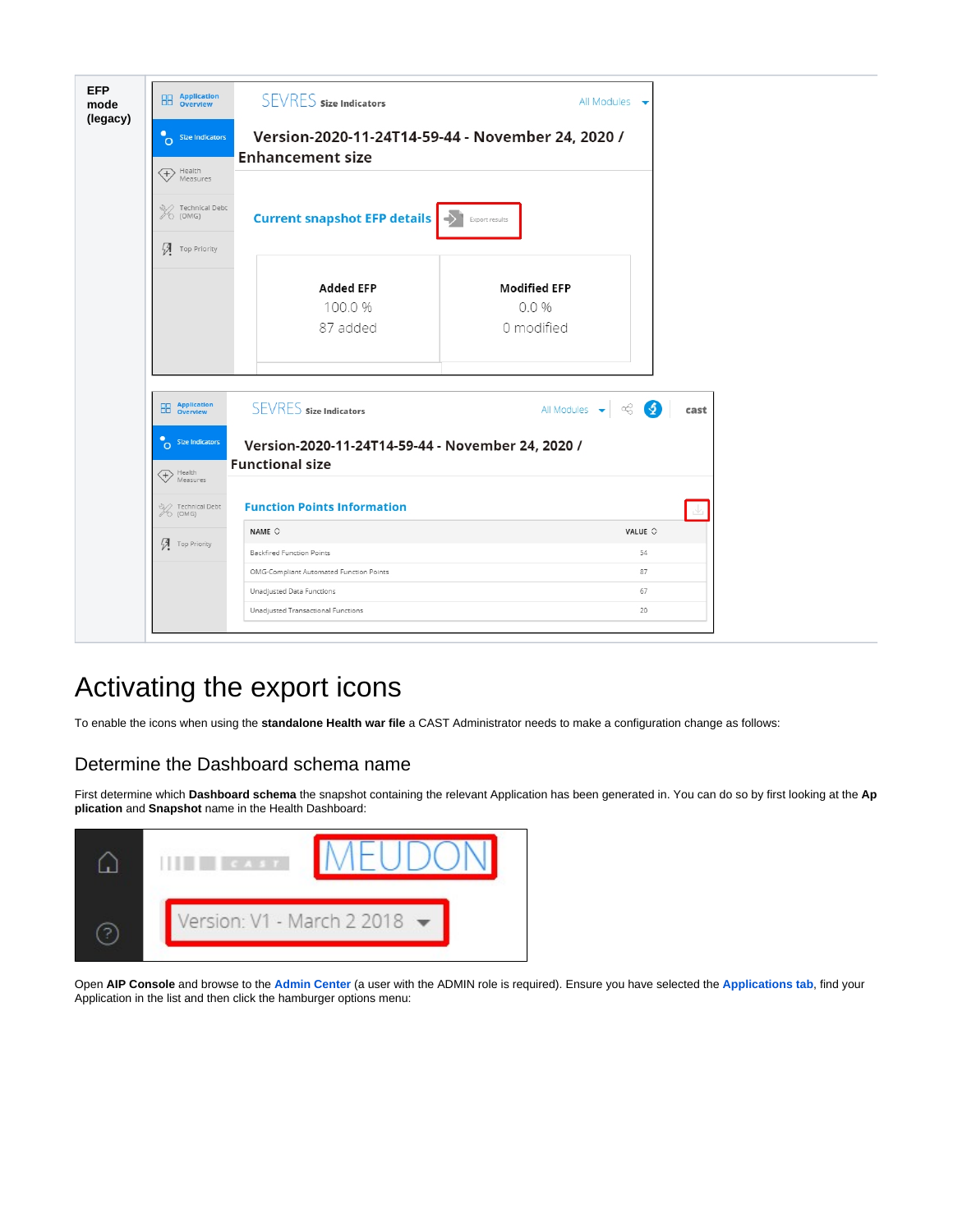| <b>S</b> APPLICATIONS                | <b>m</b> SECURITY | (a) NODES | GLOBAL CONFIGURATIONS | SYSTEM SETTINGS |
|--------------------------------------|-------------------|-----------|-----------------------|-----------------|
| <b>APPLICATONS</b>                   |                   |           |                       | + ADD DOMAIN    |
| No Domain (2)<br>$\hat{\phantom{a}}$ |                   |           |                       |                 |
| Ş<br><b>MEUDON</b>                   |                   |           |                       |                 |
| ≶<br><b>SEVRES</b>                   |                   |           |                       |                 |

Choose the **View Details** option



Expand the **Database Schemas** section and note the name of the "central base":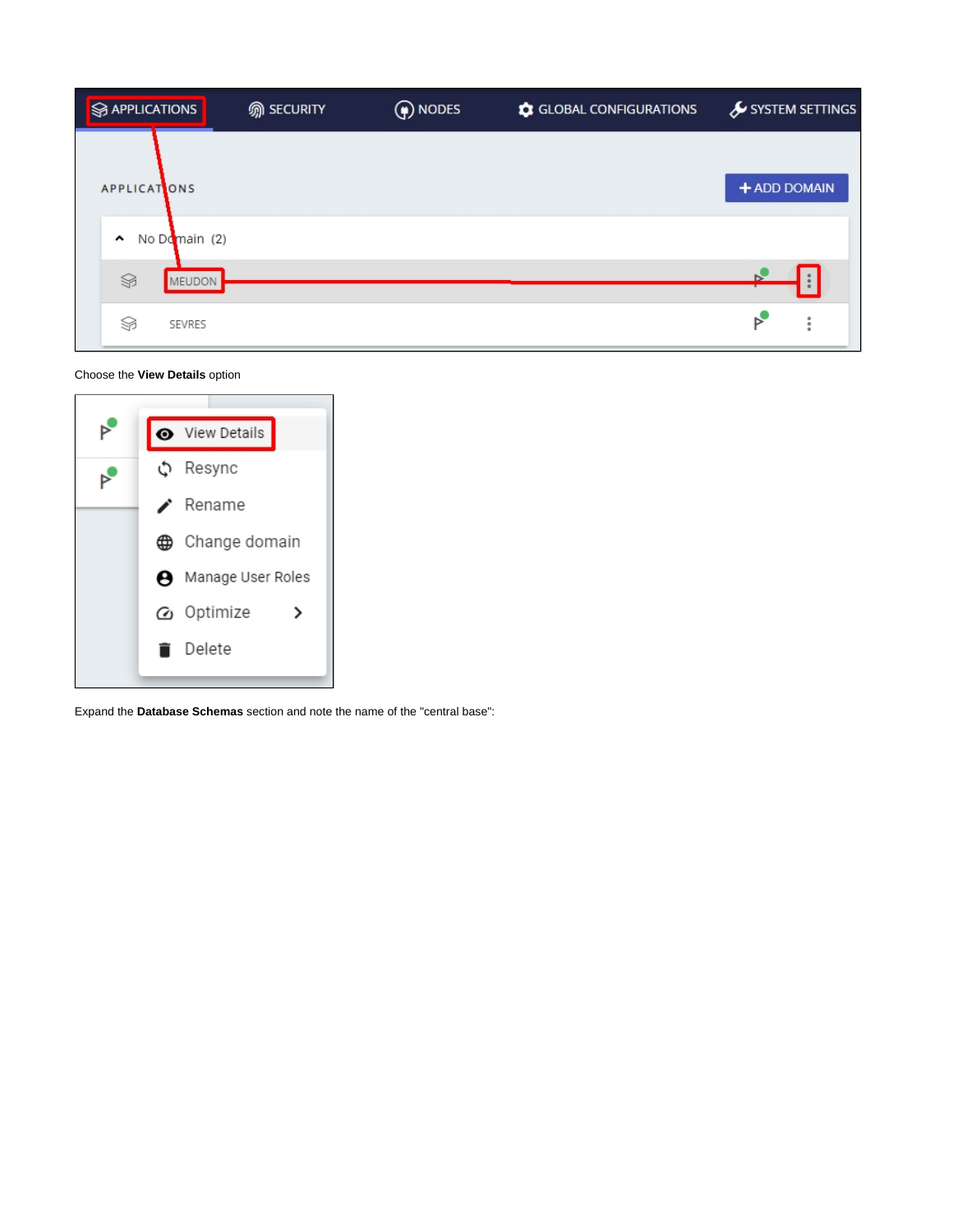| <b>APPLICATION DETAILS</b> |                                                   |
|----------------------------|---------------------------------------------------|
| Backups                    |                                                   |
| Database Schemas           |                                                   |
| Type                       | Name                                              |
| Management Base            | uuid_55800ce6_03f7_49d0_971c_eb6f18ff2c94_mngt    |
| Central Base               | uuid_55800ce6_03f7_49d0_971c_eb6f18ff2c94_central |
| Local Base                 | uuid_55800ce6_03f7_49d0_971c_eb6f18ff2c94_local   |

 $^\circledR$ This information is also located in CAST Management Studio in the **Execution tab** of the **Application editor** - the Dashboard Service is highlighted below:

|                                |                     |                                         | Lists all options for the current application related to production: analysis, snapshot generation etc. |                   |  |
|--------------------------------|---------------------|-----------------------------------------|---------------------------------------------------------------------------------------------------------|-------------------|--|
|                                |                     |                                         | Take a snapshot of the application D Prepare Snapshot C Open AED                                        |                   |  |
|                                |                     | Upload Snapshots to Measurement Service |                                                                                                         |                   |  |
| <b>*</b> Analysis              |                     |                                         |                                                                                                         |                   |  |
|                                |                     |                                         | Analysis Service Services / AMLWCH:2280 on CastStorageService / v832 1536 local                         | Change            |  |
|                                |                     |                                         |                                                                                                         |                   |  |
|                                |                     |                                         | Run Analysis only We Test Analysis X Drop Analysis results Q Review Dynamic Links                       |                   |  |
|                                | View execution unit |                                         |                                                                                                         |                   |  |
|                                |                     |                                         |                                                                                                         |                   |  |
|                                | Reports and Logs    |                                         |                                                                                                         |                   |  |
| $\blacktriangleright$ Snapshot |                     |                                         |                                                                                                         |                   |  |
|                                |                     |                                         |                                                                                                         |                   |  |
|                                |                     | Dashboard Services O 2 X P              |                                                                                                         |                   |  |
|                                | Dashboard Service   |                                         | Name                                                                                                    |                   |  |
|                                | V832_1536_central   |                                         | My System                                                                                               |                   |  |
|                                |                     |                                         |                                                                                                         |                   |  |
| $\lceil$ $\lceil$ $\rceil$     | Snapshots           | 曙<br><b>NED</b><br>P                    |                                                                                                         |                   |  |
|                                | Capture Date        | Name                                    | Version                                                                                                 | Dashboard Service |  |
|                                | 02/03/18            | Computed on 2018030113                  | V1                                                                                                      | v832_1536_central |  |

<span id="page-3-1"></span><span id="page-3-0"></span>Configure connection properties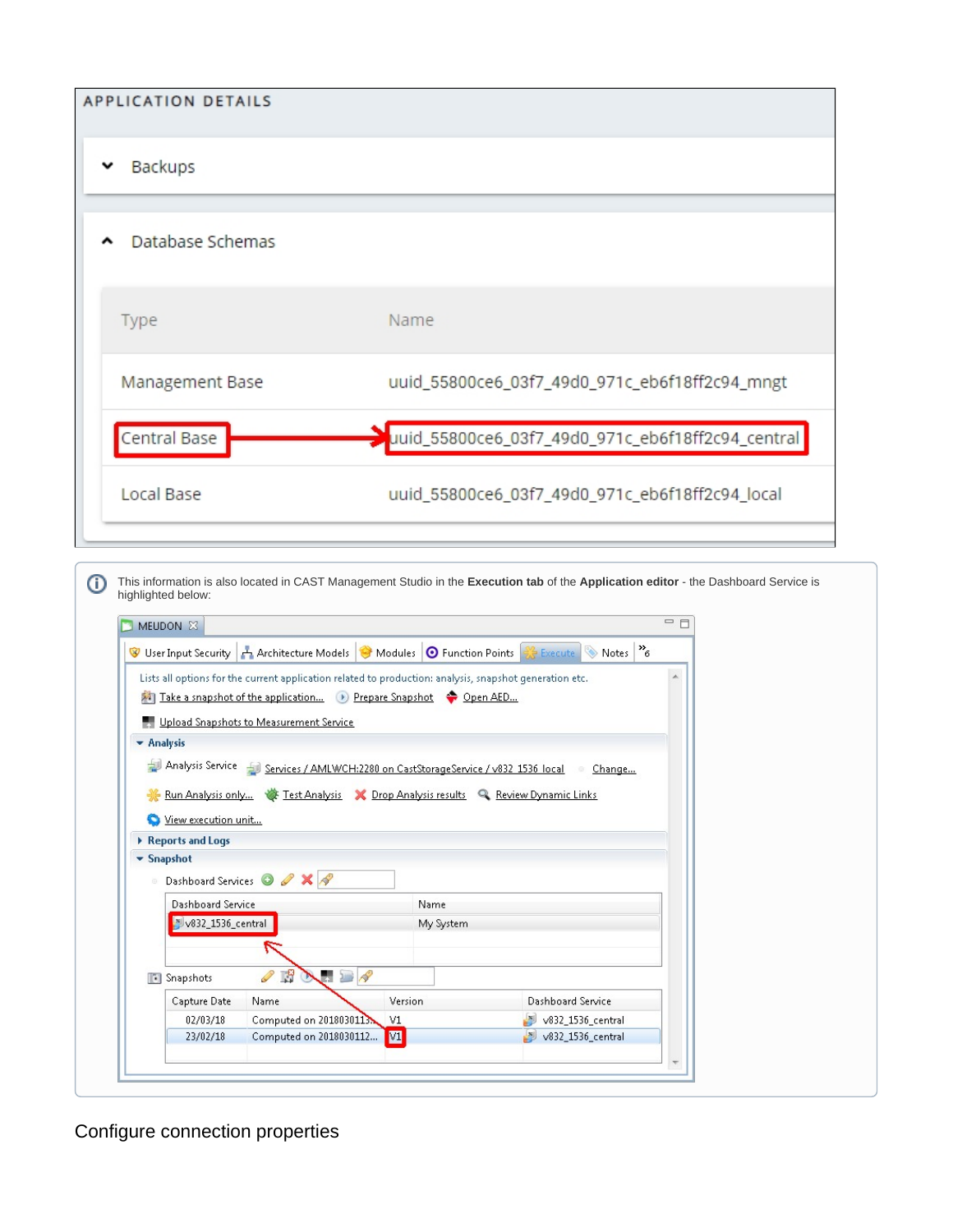### **WAR 1.x**

When you have the name of the Dashboard schema that stores the required information, open the following file with a text editor:

```
CATALINA_HOME\webapps\CAST-Health\META-INF\context.xml
```
You now need to add an **additional resource** which points to the **Dashboard schema** you identified above. The following example shows the resource pointing to the Measurement schema (as defined as part of the initial configuration of the Health Dashboard - see **[Standalone Health Dashboard](https://doc.castsoftware.com/display/DASHBOARDS/Standalone+Health+Dashboard+deployment)  [deployment](https://doc.castsoftware.com/display/DASHBOARDS/Standalone+Health+Dashboard+deployment)**) and a second resource pointing to the Dashboard schema:

```
 <Resource name="jdbc/domains/AAD" url="jdbc:postgresql://192.168.200.104:2282/postgres"
                            initConnectionSqls="SET search_path TO general_measure;"
                            username="operator" password="CastAIP"
                            auth="Container" type="javax.sql.DataSource" driverClassName="org.postgresql.Driver"
                            validationQuery="select 1"
                            initialSize="5" maxActive="20" maxIdle="10" maxWait="-1"/>
       <Resource name="jdbc/domains/uuid_55800ce6_03f7_49d0_971c_eb6f18ff2c94_central" url="jdbc:
postgresql://192.168.200.104:2282/postgres"
                            initConnectionSqls="SET search_path TO 
uuid_55800ce6_03f7_49d0_971c_eb6f18ff2c94_central;"
                            username="operator" password="CastAIP"
                            auth="Container" type="javax.sql.DataSource" driverClassName="org.postgresql.Driver"
                            validationQuery="select 1"
                            initialSize="5" maxActive="20" maxIdle="10" maxWait="-1"/>
```
Please ensure that you:

- Define a unique "name" (unique within the file). In the above example, we have used jdbc/domains /uuid\_55800ce6\_03f7\_49d0\_971c\_eb6f18ff2c94\_central- this is different to the default "name" provided by CAST: **jdbc/domains /AAD** and reuses the name of the Dashboard schema (note that you can use any name you like but please retain the jdbc/domains/ part).
- Define a "url" that points to the CAST Storage Service/PostgreSQL instance on which the Dashboard schema is installed. In most situations, this will be identical to the "url" used for the Measurement schema
- Define a "initConnectionSqls" that references the name of the CAST AIP schema used for the Dashboard Service: initConnectionSqls= "SET search\_path TO uuid\_55800ce6\_03f7\_49d0\_971c\_eb6f18ff2c94\_central;" in the example above.
- Check that the "username" and "password" entries are correct.
- Following any changes you make, **save the context.xml file** and then **restart** your application server so that the changes are taken into account.
- Now when you access the relevant pages, the export icons will be visible.

## <span id="page-4-0"></span>**WAR/ZIP 2.x**

When you have the name of the Dashboard schema that stores the required information, you need to modify two files:

#### **Modify application.properties**

This file is located here:

```
WAR 2.x
CATALINA_HOME\webapps\<deployed_war>\WEB-INF\classes\application.properties
ZIP 2.x
```
<unpacked\_zip>\configurations\application.properties

Find the following section in the file: